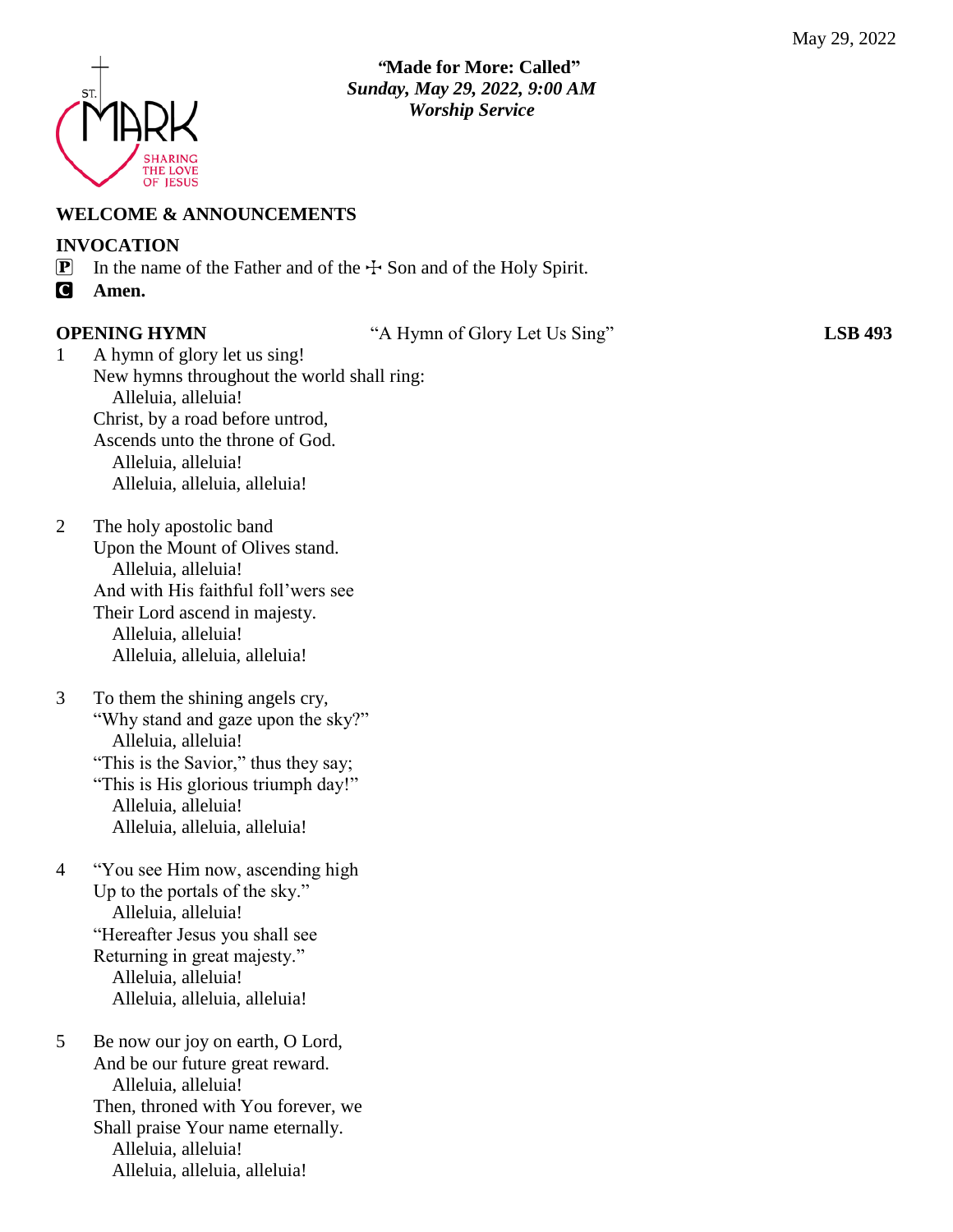$\triangle$  6 O risen Christ, ascended Lord, All praise to You let earth accord: Alleluia, alleluia! You are, while endless ages run, With Father and with Spirit one. Alleluia, alleluia! Alleluia, alleluia, alleluia! Text: © 1978 Lutheran Book of Worship. Used by permission: LSB Hymn License no. 110005819 Text: Bede, 673–735; tr. Lutheran Book of Worship, 1978, alt.

#### **SCRIPTURE READINGS** *Ephesians 1*

<sup>1</sup>Paul, an apostle of Christ Jesus by the will of God,

To the saints who are in Ephesus, and are faithful in Christ Jesus:

<sup>2</sup>Grace to you and peace from God our Father and the Lord Jesus Christ.

<sup>3</sup>Blessed be the God and Father of our Lord Jesus Christ, who has blessed us in Christ with every spiritual blessing in the heavenly places, <sup>4</sup>even as he chose us in him before the foundation of the world, that we should be holy and blameless before him. In love <sup>5</sup>he predestined us for adoption as sons through Jesus Christ, according to the purpose of his will, <sup>6</sup>to the praise of his glorious grace, with which he has blessed us in the Beloved.  ${}^{7}$ In him we have redemption through his blood, the forgiveness of our trespasses, according to the riches of his grace, <sup>8</sup>which he lavished upon us, in all wisdom and insight <sup>9</sup>making known to us the mystery of his will, according to his purpose, which he set forth in Christ <sup>10</sup>as a plan for the fullness of time, to unite all things in him, things in heaven and things on earth.

 $11$ In him we have obtained an inheritance, having been predestined according to the purpose of him who works all things according to the counsel of his will, <sup>12</sup>so that we who were the first to hope in Christ might be to the praise of his glory. <sup>13</sup>In him you also, when you heard the word of truth, the gospel of your salvation, and believed in him, were sealed with the promised Holy Spirit, <sup>14</sup>who is the guarantee of our inheritance until we acquire possession of it, to the praise of his glory.

<sup>15</sup>For this reason, because I have heard of your faith in the Lord Jesus and your love toward all the saints,  $^{16}I$ do not cease to give thanks for you, remembering you in my prayers, <sup>17</sup>that the God of our Lord Jesus Christ, the Father of glory, may give you a spirit of wisdom and of revelation in the knowledge of him, <sup>18</sup>having the eyes of your hearts enlightened, that you may know what is the hope to which he has called you, what are the riches of his glorious inheritance in the saints, <sup>19</sup> and what is the immeasurable greatness of his power toward us who believe, according to the working of his great might <sup>20</sup>that he worked in Christ when he raised him from the dead and seated him at his right hand in the heavenly places, <sup>21</sup>far above all rule and authority and power and dominion, and above every name that is named, not only in this age but also in the one to come.  $^{22}$ And he put all things under his feet and gave him as head over all things to the church,  $^{23}$  which is his body, the fullness of him who fills all in all.

 $\boxed{\mathbf{P}}$  This is the Word of the Lord.

### C **Thanks be to God.**

<sup>1</sup>I therefore, a prisoner for the Lord, urge you to walk in a manner worthy of the calling to which you have been called, <sup>2</sup>with all humility and gentleness, with patience, bearing with one another in love, <sup>3</sup>eager to maintain the unity of the Spirit in the bond of peace. <sup>4</sup>There is one body and one Spirit—just as you were called to the one hope that belongs to your call— $5$  one Lord, one faith, one baptism,  $5$  one God and Father of all, who is over all and through all and in all.

 $\boxed{\mathbf{P}}$  This is the Word of the Lord.

C **Thanks be to God.**

# **READING** *Ephesians 4:1–6*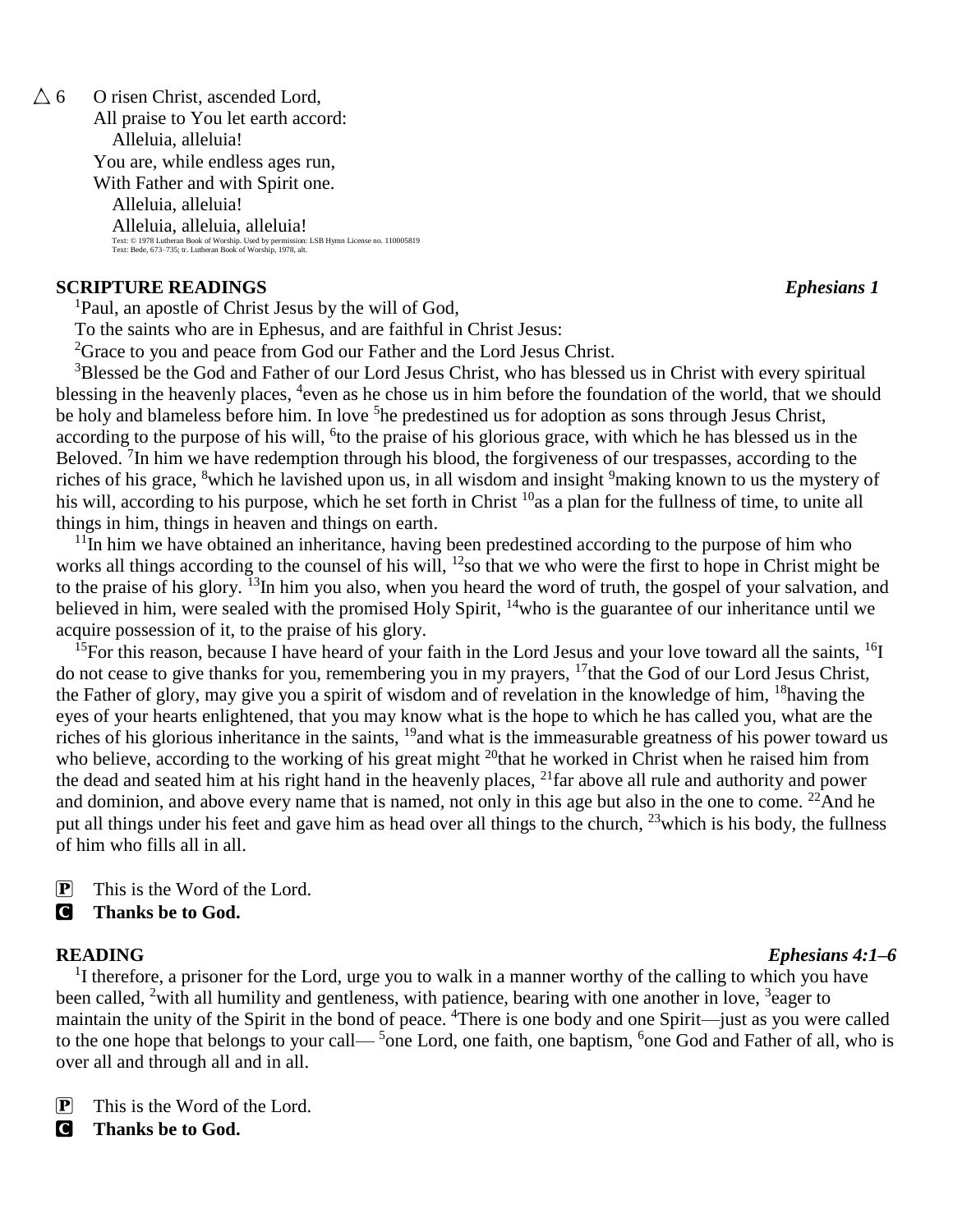#### **READING** *John15:12–17*

 $12$ "This is my commandment, that you love one another as I have loved you.  $13$ Greater love has no one than this, that someone lays down his life for his friends. <sup>14</sup>You are my friends if you do what I command you. <sup>15</sup>No longer do I call you servants, for the servant does not know what his master is doing; but I have called you friends, for all that I have heard from my Father I have made known to you. <sup>16</sup>You did not choose me, but I chose you and appointed you that you should go and bear fruit and that your fruit should abide, so that whatever you ask the Father in my name, he may give it to you. <sup>17</sup>These things I command you, so that you will love one another.

P This is the Gospel of the Lord.

C **Praise to You, O Christ.**

### **CONFESSION OF SINS**

C **Lord God, You have called us by the Gospel to live as Your people. And yet, we fail to live in peace and unity with one another. Our sinful nature seeks to cause discord and chaos in our relationships as the Body of Christ. Give us the strength of Your Holy Spirit to live in harmony and at peace with one another. Help us to live each day with the love of Christ in our hearts, as we share our lives together as Your people.** 

*(Pause for Personal Confession of Sins)*

# **RECEIVING GOD'S FORGIVENESS**

### **APOSTLES' CREED**

C **I believe in God, the Father Almighty, maker of heaven and earth.**

> **And in Jesus Christ, His only Son, our Lord, who was conceived by the Holy Spirit, born of the virgin Mary, suffered under Pontius Pilate, was crucified, died and was buried. He descended into hell. The third day He rose again from the dead. He ascended into heaven and sits at the right hand of God the Father Almighty. From thence He will come to judge the living and the dead.**

**I believe in the Holy Spirit, the holy Christian Church, the communion of saints, the forgiveness of sins, the resurrection of the body,** and the life  $+$  everlasting. Amen.

# **PRAYER OF THE CHURCH**

### **LORD'S PRAYER**

C **Our Father who art in heaven, hallowed be Thy name,**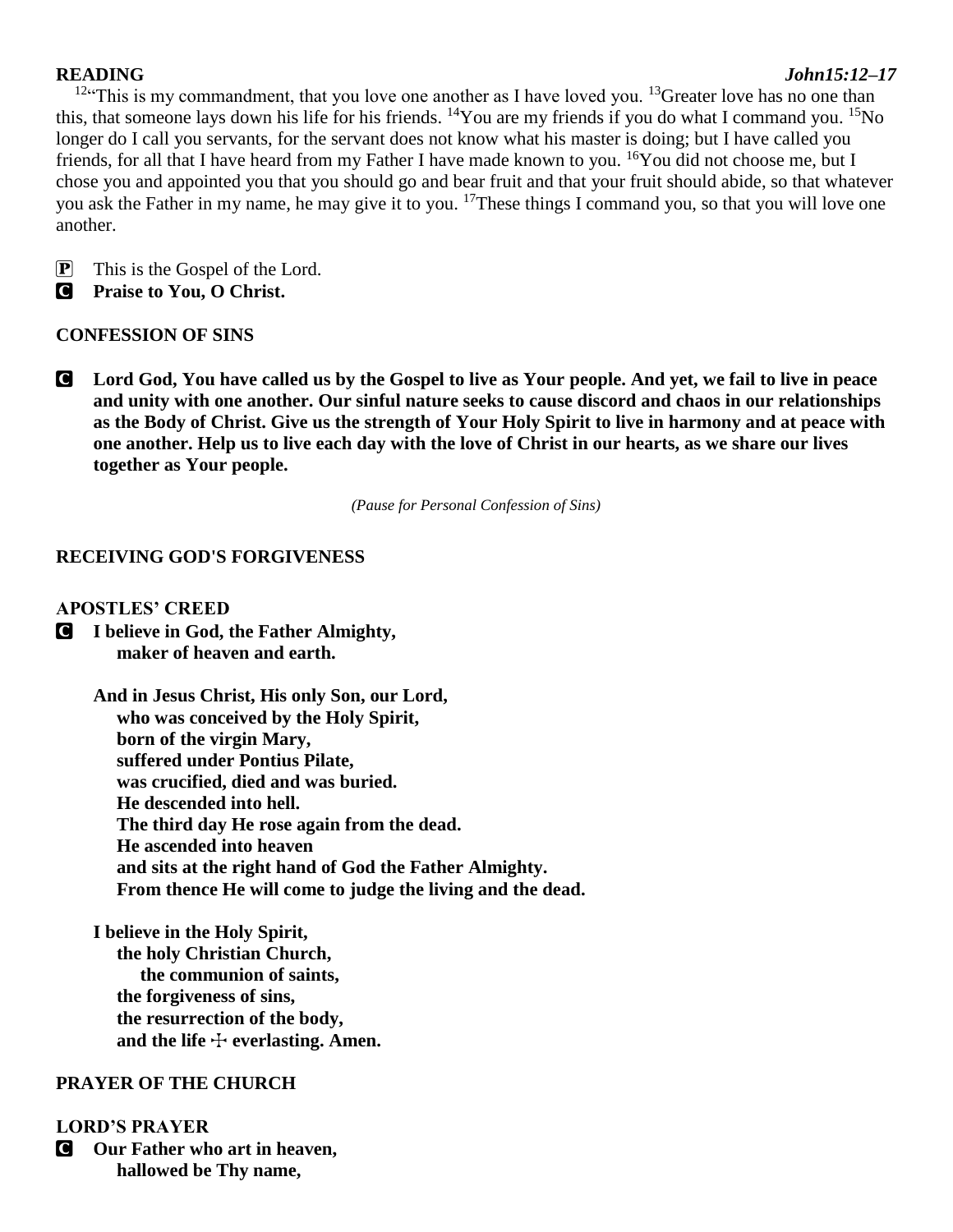**Thy kingdom come, Thy will be done on earth as it is in heaven; give us this day our daily bread; and forgive us our trespasses as we forgive those who trespass against us; and lead us not into temptation, but deliver us from evil. For Thine is the kingdom and the power and the glory forever and ever. Amen.**

**SERMON HYMN** "Christ The Eternal Lord"*LSB 829*

1 Christ the eternal Lord, Whose promise here we claim, Whose gifts of grace are freely poured On all who name Your name; With thankfulness and praise We stand before Your throne, Intent to serve You all our days And make Your glory known.

2 Christ the unchanging Word To ev'ry passing age, Whose timeless teachings still are heard Set forth on Scripture's page; Transform our thought and mind, Enlighten all who read, Within Your Word by faith to find The bread of life indeed.

3 Christ the redeeming Son, Who shares our human birth, And by His death salvation won For ev'ry child of earth; Inspire our hearts, we pray, To tell Your love abroad, That all may honor Christ today And follow Him as Lord.

4 Christ the unfading Light Of everlasting day, Our Morning Star in splendor bright, The Life, the Truth, the Way; That light of truth You give To servants as to friends, Your way to walk, Your life to live, Till earth's brief journey ends.

5 Christ the ascended King Exalted high above,